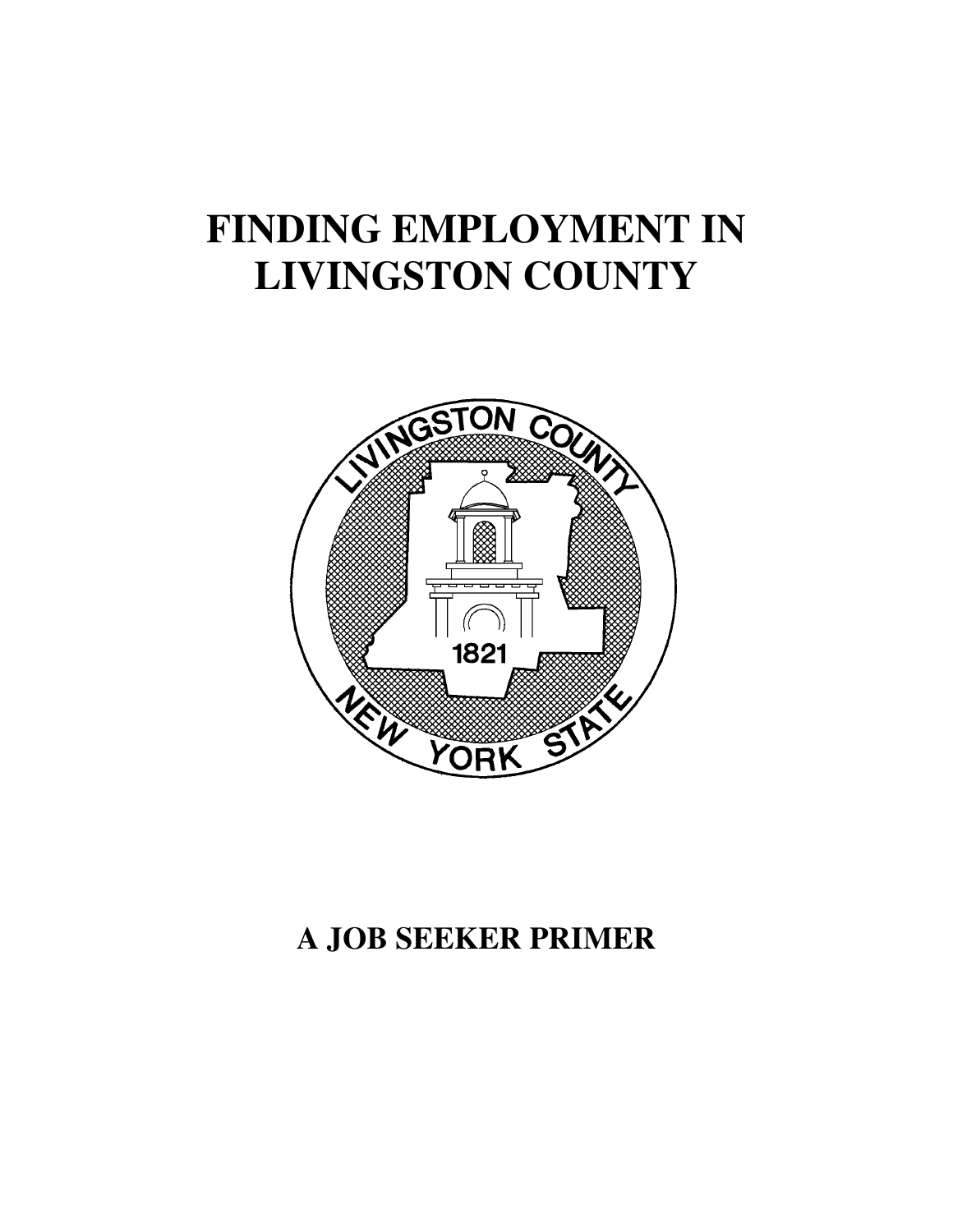## **Introduction**

Looking for a position with a county, town, village or school district in New York State can be a unique experience. The rules and requirements are different from most private employers. It is important to understand how the system works. It is also a good idea to understand what it's like to work in the public sector so you know whether it's a good fit for you.

Take a few minutes to review this brochure so you can make the most of your job search.



Livingston County Center for Nursing & Rehabilitation

## **Is public sector employment for you?**

Livingston County provides many essential services to the citizens of our County. These services are provided through our hard-working, dedicated employees. Employees work in a variety of areas including: health care, social services, law enforcement, probation, corrections, emergency medical and disaster services, highway maintenance/construction, aging services, and many other areas. We look for employees who are dedicated to providing high quality, professional, courteous service to our clients, patients and the public we serve.

Employment may also be available through other local public sector employers under Livingston County's Civil Service jurisdiction. These include the 17 towns and 9 villages within Livingston County as well as the school districts within the County and the Genesee Valley BOCES. If you are interested in employment with one of these employers, you may wish to contact them directly to get more information about employment opportunities.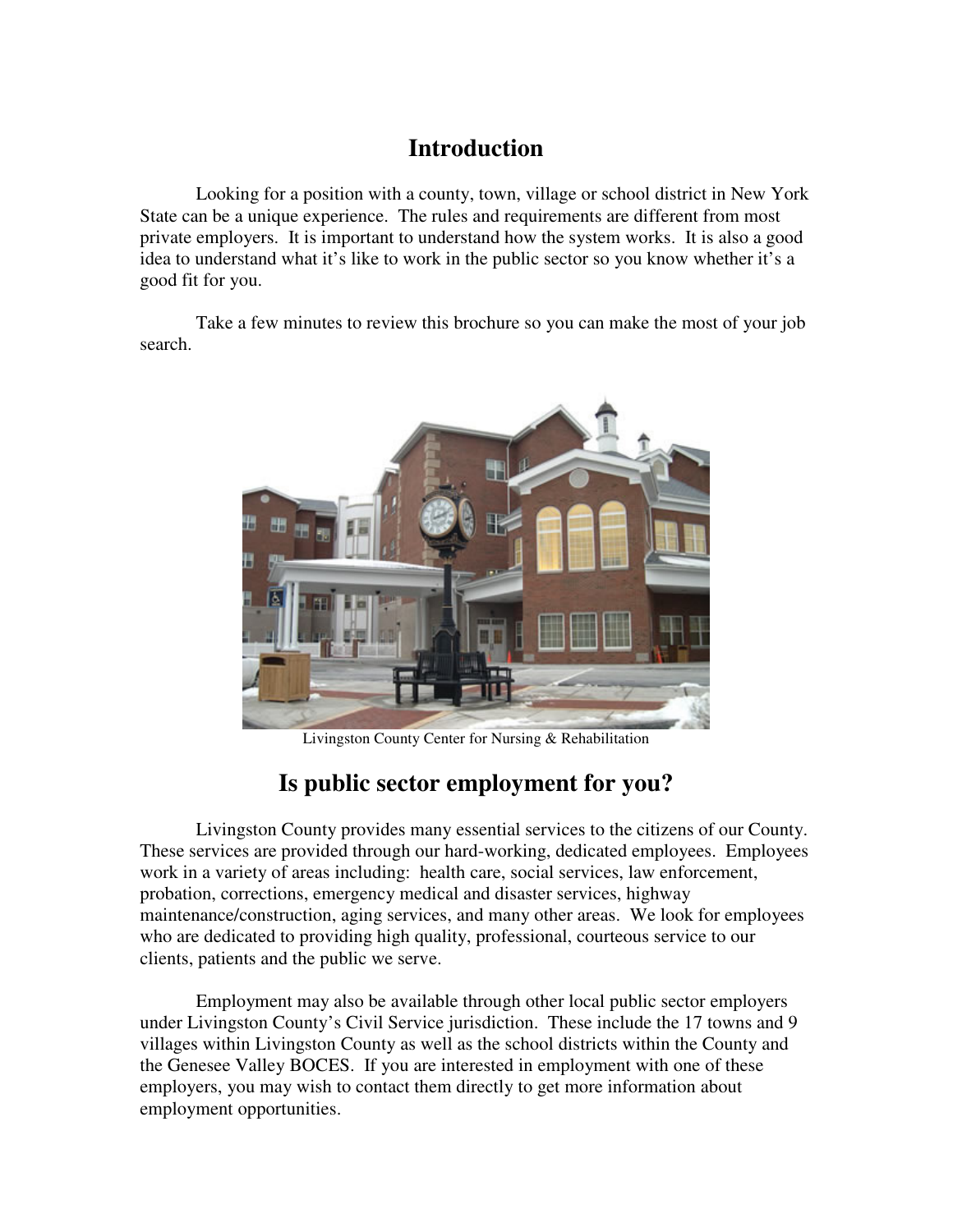The public sector employers under Livingston County's Civil Service jurisdiction are:

| <b>Counties</b> | <b>Towns</b>    | <b>Villages</b> | <b>Schools</b>         |
|-----------------|-----------------|-----------------|------------------------|
| Livingston      | Avon            | Avon            | Avon                   |
|                 | Caledonia       | Caledonia       | <b>BOCES</b> , Genesee |
|                 |                 |                 | Valley                 |
|                 | Conesus         | Dansville       | Caledonia-Mumford      |
|                 | Geneseo         | Geneseo         | Dansville              |
|                 | Groveland       | Leicester       | Geneseo                |
|                 | Leicester       | Lima            | Keshequa               |
|                 | Lima            | Livonia         | Livonia                |
|                 | Livonia         | Mt. Morris      | Mt. Morris             |
|                 | Mt. Morris      | Nunda           | Wayland -              |
|                 |                 |                 | Cohocton               |
|                 | North Dansville |                 | York                   |
|                 | Nunda           |                 |                        |
|                 | Ossian          |                 |                        |
|                 | Portage         |                 |                        |
|                 | Sparta          |                 |                        |
|                 | Springwater     |                 |                        |
|                 | West Sparta     |                 |                        |
|                 | York            |                 |                        |



Livingston County Court House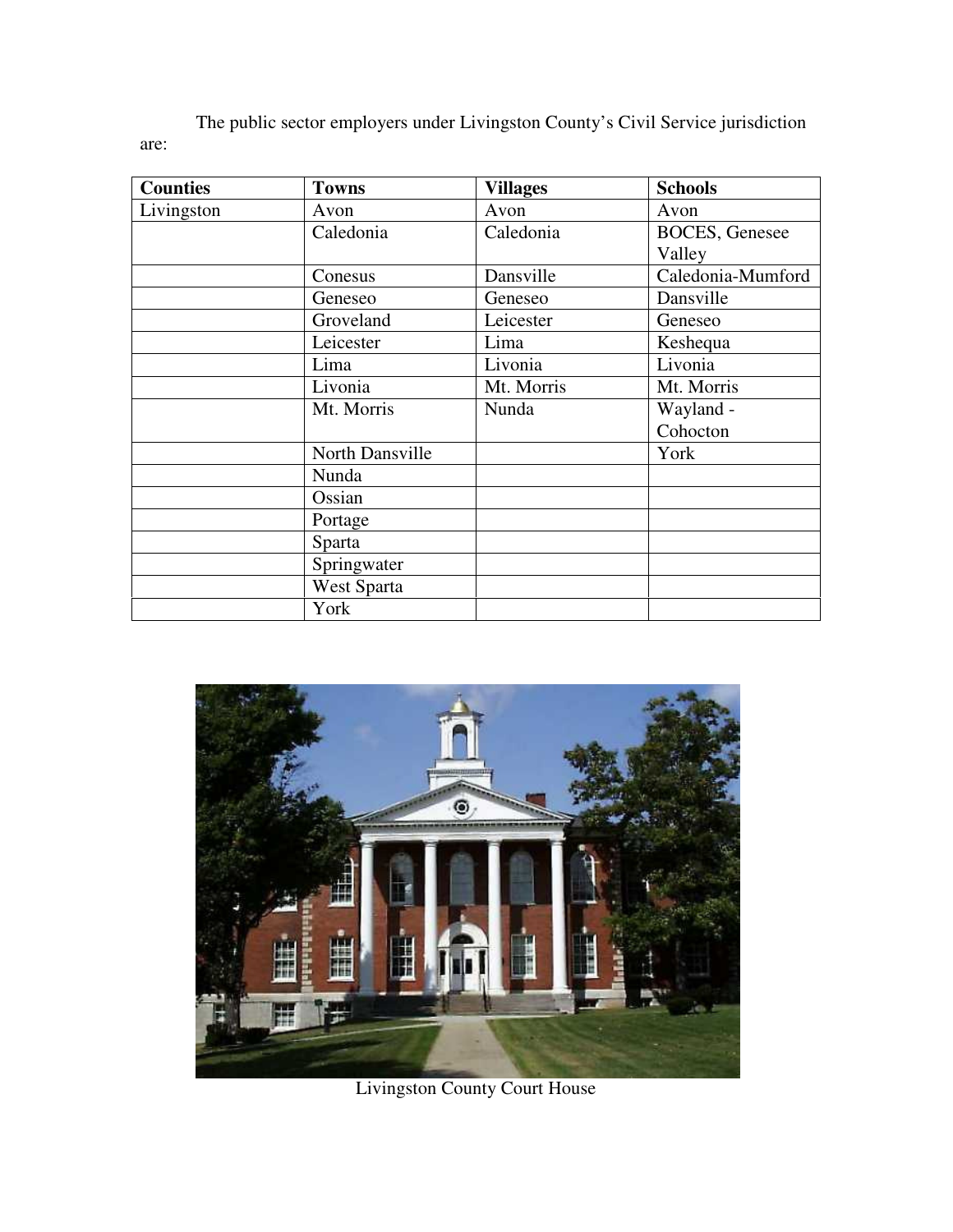### **How do I get a job?**

#### **What's available?**

The Livingston County website is a great source of information about Civil Service exams and job openings with the County. The website address is: www.livingstoncounty.us. Go to "Departments" and then select "Personnel Department." Click on "Upcoming Examinations" to review exam announcements or "Job Opportunities" for information about what County jobs are currently available.

#### **Civil Service Exams**

Some jobs in the public service require job seekers to take exams to determine fitness for employment. These are called competitive class positions. Each competitive class position has its own exam. Each position also has its own minimum qualifications. Only people who have the required education and experience, etc. (the "minimum qualifications") for a specific position may take the exam. In addition, residency in a certain geographic area may also be required to be eligible to take an exam. If you apply for an exam and your application shows that you meet the minimum qualifications and residency requirements, your application may be approved. If your application is approved, you will be allowed to take the exam. If you take the exam, your exam will be rated and, if you pass the exam, you will receive an exam score. This score will be used to determine your rank on an eligible list for the position title. Your eligibility for appointment will depend upon your rank on the eligible list. If you are interested in a position that requires an exam, you should watch for the exam announcement and apply by the deadline.

All public employers under Livingston County's Civil Service jurisdiction use the exam results whenever they wish to appoint to these positions.

Exams are offered as needed to assist with employer recruitment. An exam announcement does not necessarily mean that a position is currently available. Sometimes an exam is given to make sure qualified individuals are ready for hire in the future when an employer needs to fill a position.

#### **County Job Openings**

 Job openings for Livingston County only are also posted on the County's website. These postings include information about the positions, the pay and the deadline to apply.

Once you identify a position you are interested in, the first step is to complete an Application for Examination/Employment. The application must be completed fully. Only applications that contain information showing that the applicant has the required education and experience, etc. will be approved.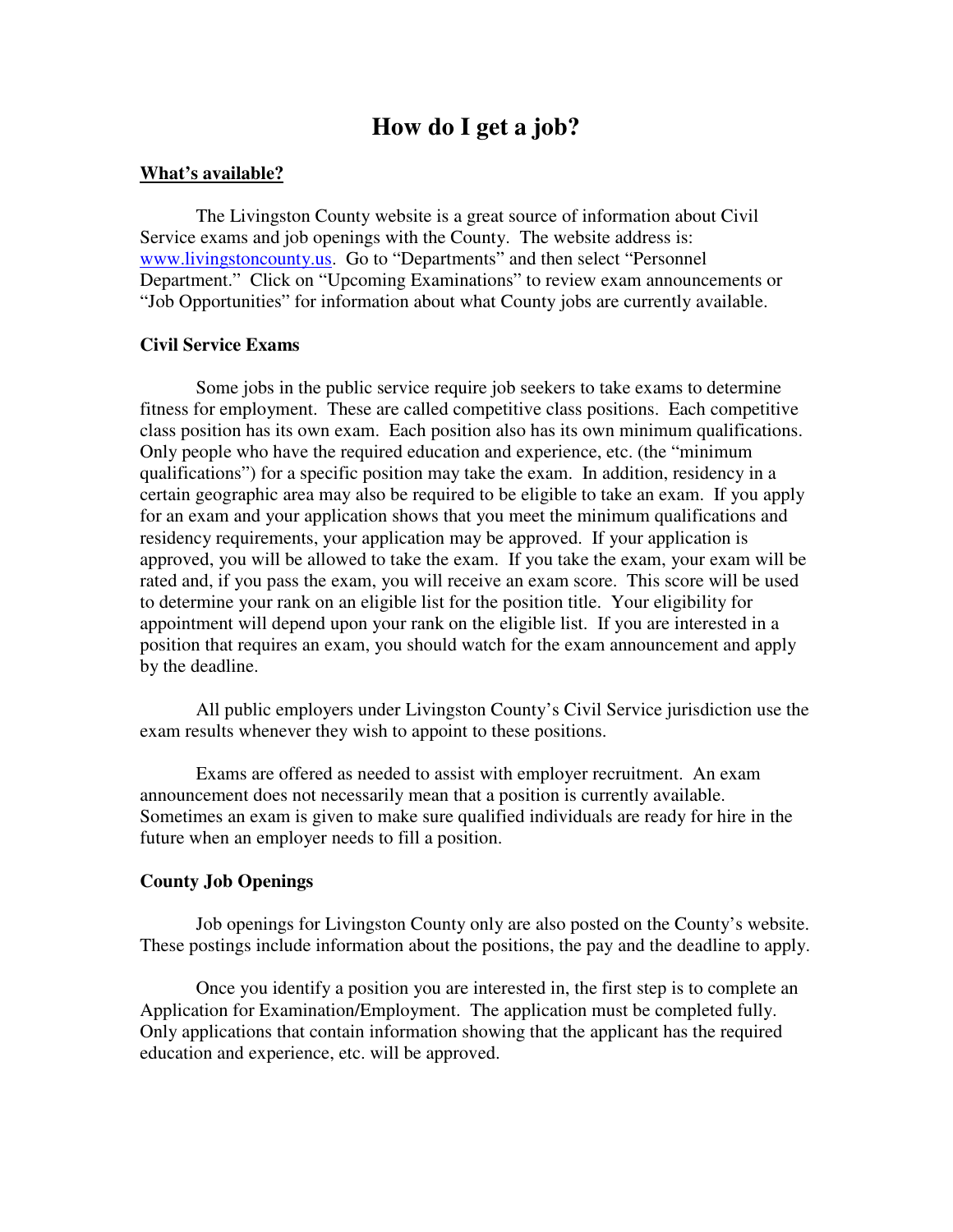#### **Exam applications**

 If you are applying for an exam, you must apply after the exam is announced, but no later than the application deadline. In addition to the application, you must also submit to the Livingston County Personnel Office: (1) the exam fee in cash or money order, and (2) anything else that is required. (See the exam announcement for information about what is required for a specific exam.) You must complete a separate application for each exam you wish to take. You may submit your application and related documents and fees in person, or you may mail them to the Personnel Office. If you choose to mail, make sure your mailing envelope is postmarked no later than the deadline for applications.

 Read the exam announcement carefully! It contains much valuable information that will help you know what to do, what to expect, and how you can prepare so you can do your best on the exam.

#### **Job applications**

 If you are applying for an open job, you must apply by the deadline for applications if one is announced. The completed application is submitted to the Livingston County Personnel Office.

#### **Exams**

 If an exam is required for appointment, you will take the exam when it is offered. After the exam, you will be notified of your exam score. If you passed the exam, your name will be placed on an eligible list. Persons are placed on the eligible list as ranked by their exam scores. If a public employer wishes to fill a position, the employer will request a list of persons on the eligible list who are currently eligible for appointment.

#### **Employment Interviews**

 If a public employer is interested in considering you for appointment, that employer will likely contact you to schedule an employment interview. You will need to participate in the interview as requested.



Livingston County Highway Department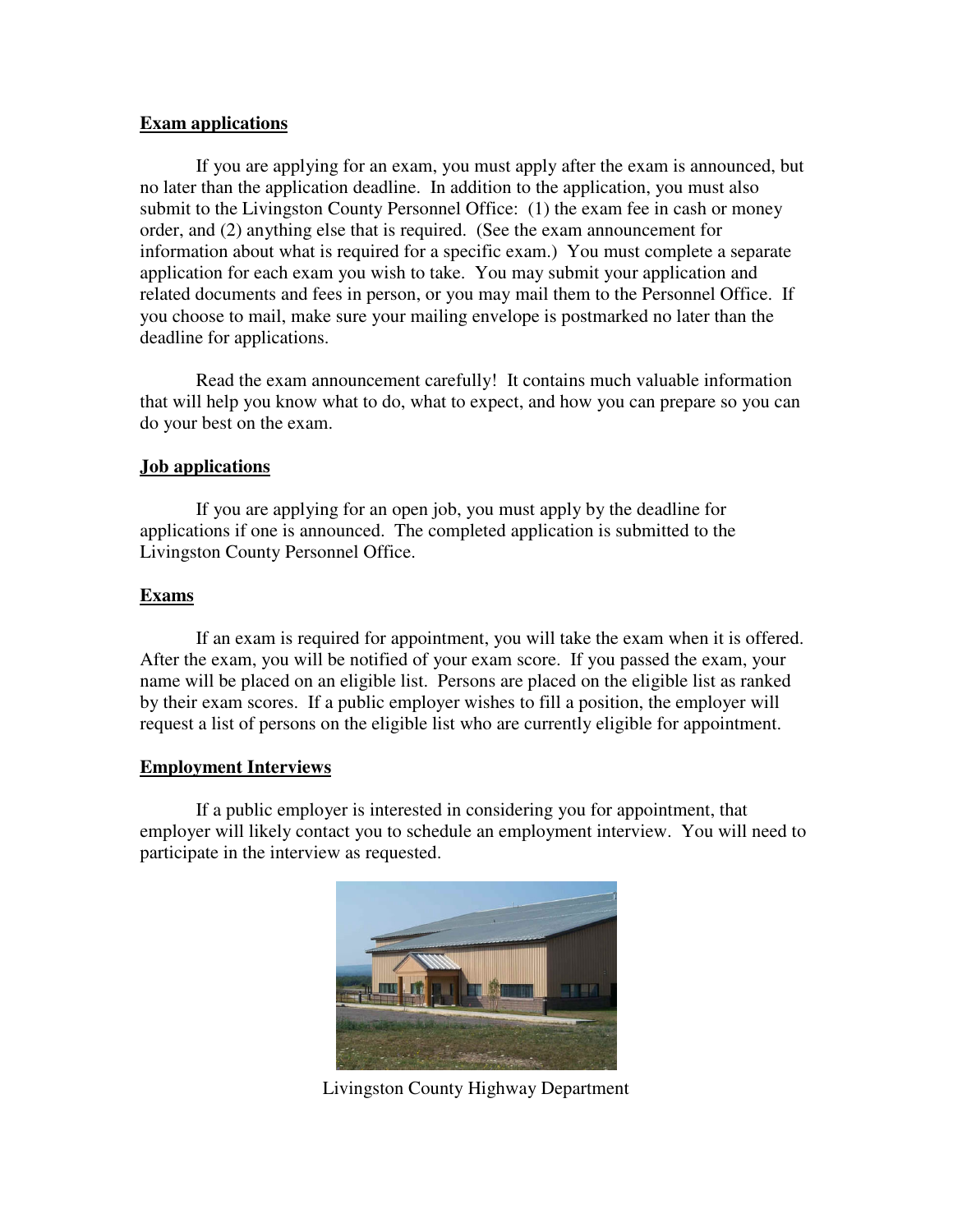#### **Offers of hire**

 If the public employer wishes to employ you, it will contact you to make an offer of hire. If you accept the offer, the public employer will make arrangements for you to begin employment at an agreed upon time.



Livingston County Department of Health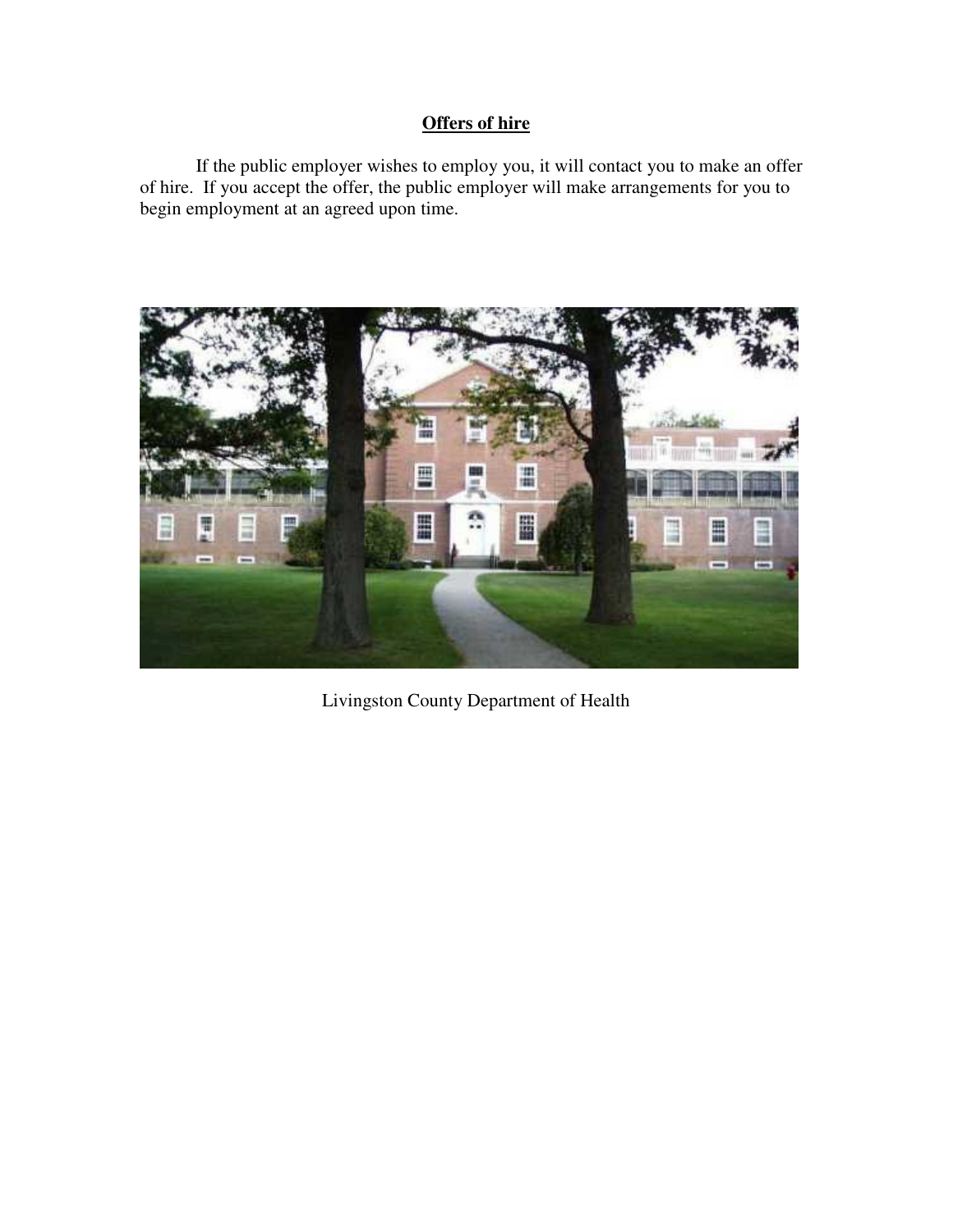## **Job search tips**

Obtaining a new job requires effort on your part to show a potential employer that you are the best candidate for the position. Your employment history, the information you provide and the way you present yourself are very important. The following are some basic job search tips that you should use to increase your chances of obtaining employment.

#### **Application**

 Fill out the application neatly and completely. No fields on the application should be left blank. Make sure all information provided is truthful and accurate. Do not submit a resume in lieu of a completed application.

#### **Courtesy**

 Be courteous and polite to all persons you deal with during the job search. People remember if you are rude, impatient and impolite. Manners count!

#### **Cleanliness/proper dress**

 People are influenced by what they see (and smell). At every step of your job search be sure you and your clothing are clean, neat and professional looking. Avoid strongly scented perfumes and colognes. Making a good appearance lets everyone know you're serious about finding a job and are likely to make a good impression for the employer if you are hired.

#### **Knowledge of the job**

 Make sure you know about the job before you interview. Do some research and ask questions. This will help you know whether it is the type of work that will appeal to you and which you can perform successfully. It impresses interviewers when you show that you have taken the time to learn about the job and the employer and understand the position for which you are interviewing.

#### **Prepare for the interview**

 Before the interview, think about what the employer needs, what questions you are likely to be asked and how you might respond, and what you have to offer the employer. What education and experience do you have that shows your ability to do the job? What makes you unique and the best candidate for the job? Think about how you will share this information with the employer.